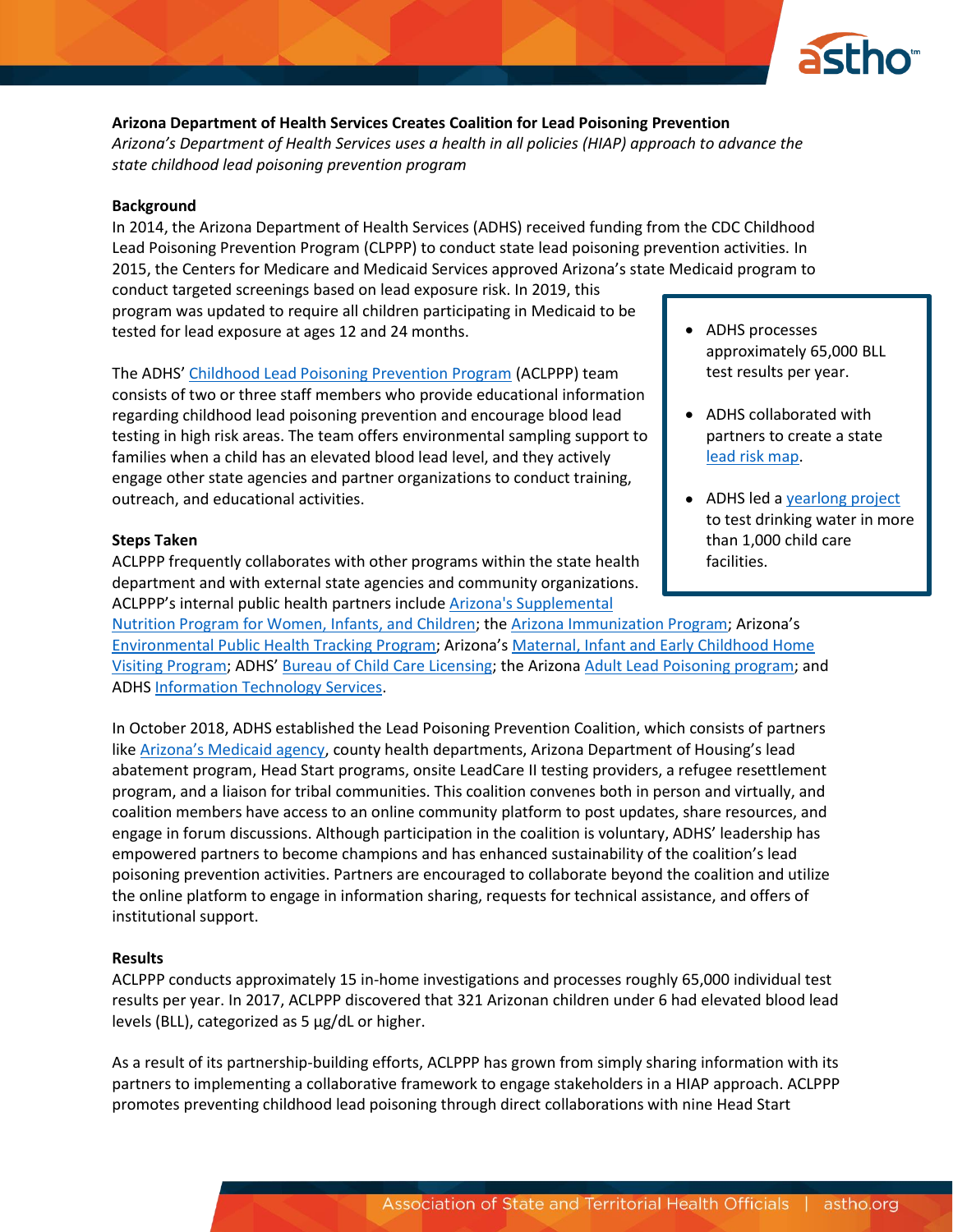programs, more than 30 LeadCare II private providers, refugee resettlement communities, and tribal groups in Arizona. ACLPPP also partners with the state immunization program to conduct outreach, including a pilot program where ADHS staff discuss blood lead screening recommendations with health care providers during vaccine assessment visits.

[Arizona Health Start,](https://strongfamiliesaz.com/program/arizona-health-start/) one of the state's home visiting programs, collaborates with ACLPPP to carry out a state-funded program that encourages families to get blood lead testing from their primary care providers. ACLPPP also works closely with the state's 15 county health departments as local champions in conducting outreach for lead poisoning prevention. Three of these county health departments established formal data sharing agreements to allow health departments to match addresses for elevated blood lead level cases with public housing addresses. This helps the housing agency identify homes in need of lead inspection. ACLPPP also established an agreement with the state Medicaid program to facilitate data sharing with health plan contractors.

In addition to sharing health data and metrics, ACLPPP utilizes an electronic BLL database system to flag health records with BLLs of 5 µg/dL or higher and indicate the need for additional blood lead testing. Depending on the BLL test results, ACLPPP utilizes a tiered follow-up approach:

- A BLL greater than 5  $\mu$ g/dL prompts a letter to the child's family with a lead poisoning informational brochure and a fax to the family's provider with recommendations for follow-up.
- A BLL greater than 10  $\mu$ g/dL prompts a phone interview between the child's family and state health agency staff and a mailed lead poisoning home investigation kit, if needed.
- A BLL greater than 20 µg/dL prompts a home visit by ACLPPP staff to collect environmental samples of potential lead sources (e.g. paint, dust, imported spices and makeup) for testing.

Clinicians, including LeadCare II reporters who conduct their own testing, can report findings directly into the electronic BLL database system, which includes BLLs for both adults and children. Beginning in 2016, ACLPPP collaborated with the state's environmental public health tracking and geographic information system divisions to generate a [lead risk map](https://www.azdhs.gov/gis/childhood-lead/) to visualize blood lead data combined with census data. This map shows which areas are considered high-risk zones for lead poisoning and aims to encourage community members to get tested for lead exposure.

In addition to conducting surveillance and outreach, ACLPPP also provides health-based technical assistance to non-health partners to address community concerns. For example, ACLPPP established an initiative to work with the state's child care licensing bureau to educate facility managers about lead poisoning. In collaboration with this bureau, ACLPPP led a [yearlong project](https://www.azdhs.gov/licensing/childcare-facilities/water-screening/index.php) in 2017 to test drinking water in more than 1,000 child care facilities by collecting samples and testing them for lead in the state laboratory. These testing results were shared with schools, facilities, and parents along with informational materials on tap flushing protocols.

# **Lessons Learned**

ACLPPP recognizes that opportunities for lead poisoning prevention policy change exist, and ADHS is making an effort to empower its coalition partners to become advocates for lead poisoning prevention. Every five years, ACLPPP reviews the state lead rules and solicits public comments. Given the wide breadth of its partnerships, ACLPPP benefits from cross-sectoral input into this strategic planning process to revise or maintain its rules.